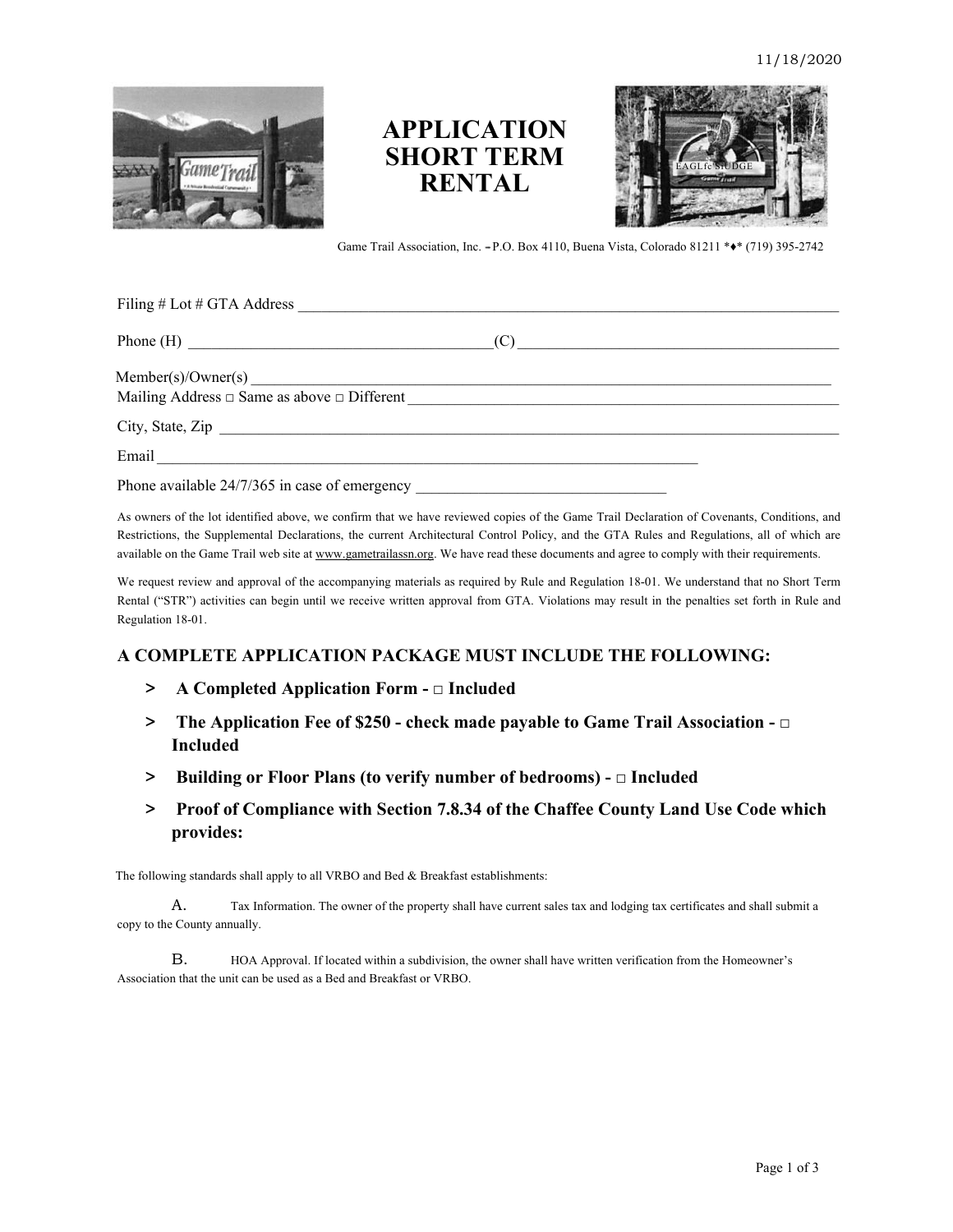**Please note that GTA approval will be initially granted upon the condition that the property owner fulfills all requirements of this Application except for final County approval. The condition shall be removed upon the property owner demonstrating that the County has certified compliance with Section 7.8.34 of the Chaffee County Land Use Code.** 

C. Adequate Wastewater Treatment. If on a septic system, the system shall be adequately sized for the number of guests accommodated by the facility.

D. Fire Safety. Prior to initial operation, the property owner shall submit a copy of any fire safety inspection as may be required by the fire protection district, and copies of annual inspections that may be required.

**Please note that no fire safety documentation is required for this application. Please do not call the Fire Department. Fire Safety is reviewed as part of the Chaffee County Planning & Zoning Administrative Review Process (life/ safety checks) when a County building inspector inspects your property.** 

**A copy of the County Onsite Wastewater Treatment System (OWTS) Permit must be provided to GTA with the Application. A copy of the OWTS review by the County Development Engineer with the determination of maximum allowed persons must also be provided with the Application. The property shall not be advertised for a number of persons that exceeds the capacity established by the Development Engineer.** 

*To EXPEDITE STR REVIEW* - *AND TO SAVE EVERYONE'S TIME* - *PLEASE PROVIDE ALL INFORMATION REQUESTED. IF NOT COMPLETE, YOUR APPLICATION MAY BE RETURNED To You AND WILL NOT BE REVIEWED UNTIL THE MISSING INFORMATION IS PROVIDED*

#### **SUMMARY OF PROPOSED ACTIVITY**

| 1. FLOOR PLAN. Enclose one set of building or floor plans drawn to scale. |
|---------------------------------------------------------------------------|
| Number of Bedrooms; Advertised number of guests;                          |

#### 2. **IDENTIFICATION OF PROPERTY MANAGER (IF ANY).**

| Name & Company:  | <u> 1980 - Jan James James James James James James James James James James James James James James James James J</u> |  |
|------------------|----------------------------------------------------------------------------------------------------------------------|--|
| Address          |                                                                                                                      |  |
| City, State, Zip |                                                                                                                      |  |
| Phone            | Email                                                                                                                |  |

We further warrant that our properly manager will manage our property in accordance with Game Trail Declaration of Covenants, Conditions, and Restrictions, the Supplemental Declarations, the current Architectural Control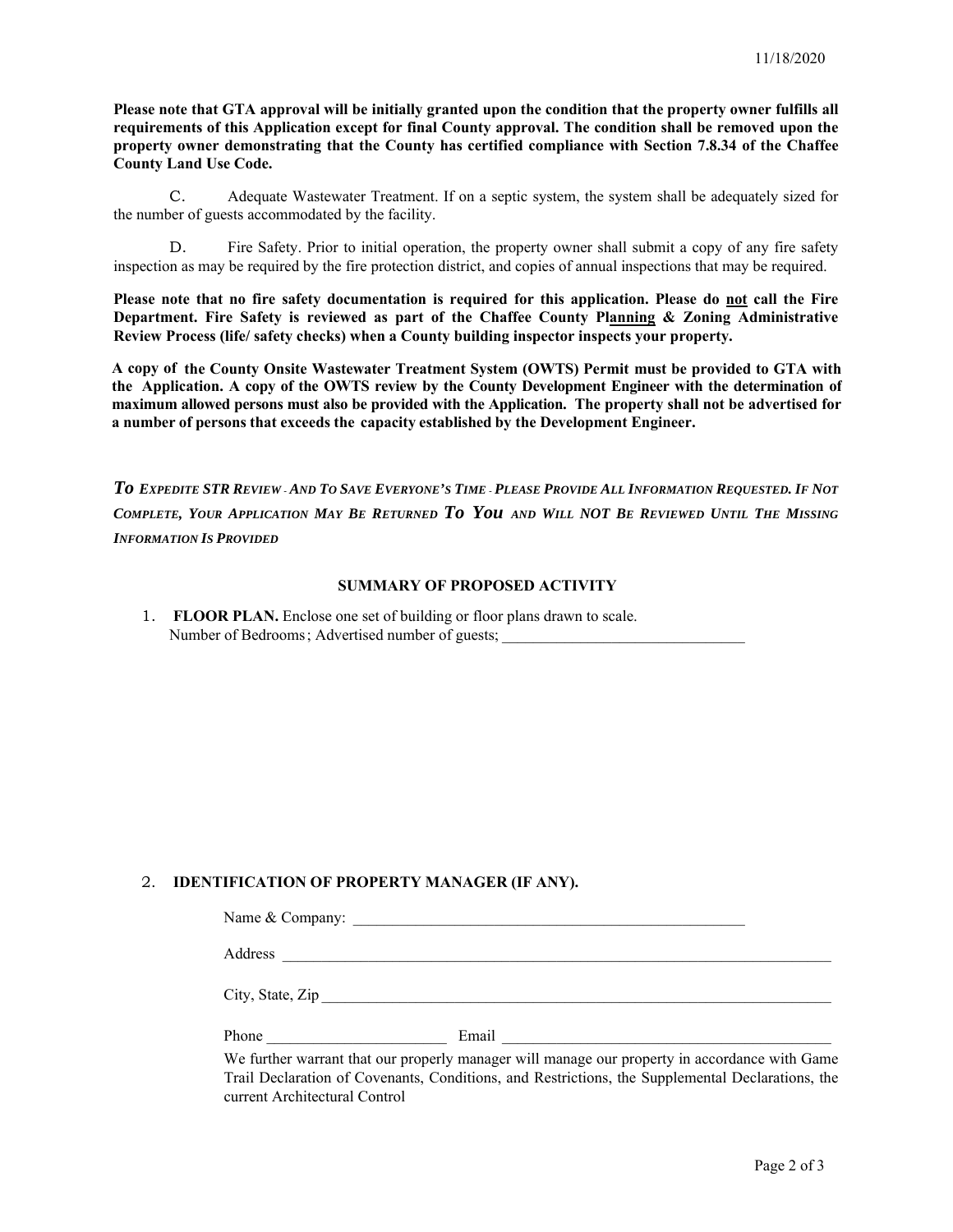Policy, and the GTA Rules and Regulations. In the event the property manager fails to comply with the governing documents, we as owners of the lot understand that we are responsible for making other arrangements for management. We understand that, with or without use of an outside property manager, we are ultimately responsible for the management of our property and for compliance with Game Trail Declaration of Covenants, Conditions, and Restrictions, the Supplemental Declarations, the current Architectural Control Policy, and the GTA Rules and Regulations.

#### 3. **MANNER OF ADVERTISING**

The owner must provide and update a list of all print, digital, or other forms by which this property is made available to the public.

**We affirm that upon approval of the submitted application, it is my (our) responsibility as owner(s) to ensure that execution of the approved plan be followed in every material respect. We understand that in the event of our failure to follow Rule and Regulation 18- 01 and the applicable County regulations, Game Trail Association may result in the imposition of the remedies and penalties set forth in Rule and Regulation 18-01.**

 $\mathcal{L}_\text{max}$  and  $\mathcal{L}_\text{max}$  and  $\mathcal{L}_\text{max}$  and  $\mathcal{L}_\text{max}$  and  $\mathcal{L}_\text{max}$  and  $\mathcal{L}_\text{max}$ 

**We acknowledge that we have read Game Trail Rules and Regulation 18-01 currently in effect, and agree to comply with its terms and conditions. We acknowledge and agree that we must comply with all applicable federal, state and county laws, rules, including zoning and building codes and other regulations which apply to the ownership and use of our lot.** 

| Member(s)/Owner(s) | і кін |
|--------------------|-------|
|--------------------|-------|

| Member(s)/Owner(s) |  |
|--------------------|--|
|                    |  |

| <b>FOR GTA USB ONLY</b>              |                              |  |
|--------------------------------------|------------------------------|--|
| Dates: Application package received: | \$ Application fee received: |  |
| Approved by GTA:                     |                              |  |